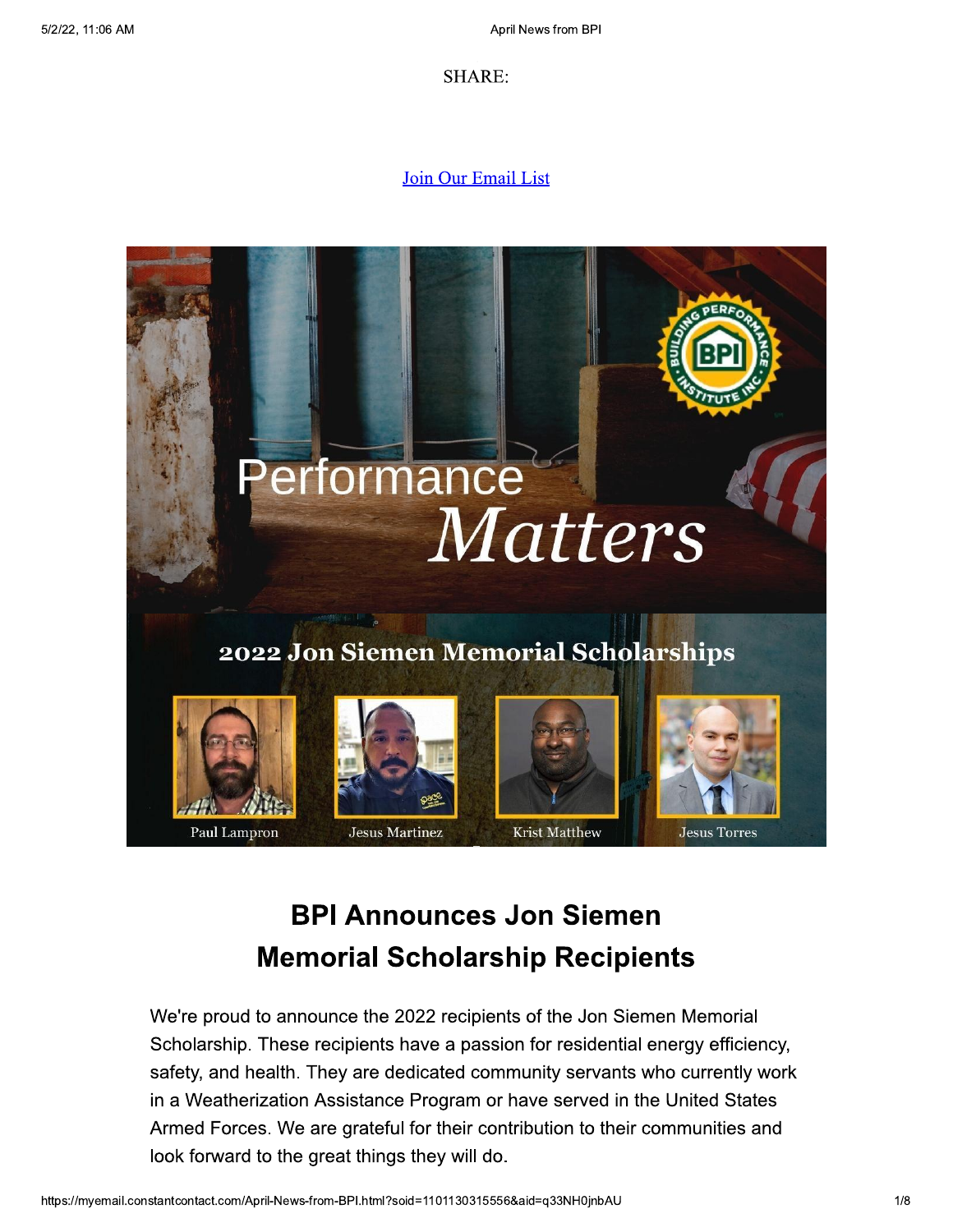Paul Lampron is receiving the scholarship for the Building Science Principles (BSP) guide and exam. Mr. Lampron lives in Vermont and is a United States military veteran.

Jesus Martinez is receiving the scholarship for the Healthy Home Evaluator (HHE) certification exam. Mr. Martinez lives in California and works with the California Department of Community Services and Development.

Krist Matthew is receiving the scholarship for the Healthy Home Evaluator (HHE) certification exam. Mr. Matthew lives in Pennsylvania and is a United States military veteran.

Jesus Torres is receiving the scholarship for the Heating Professional certification exams. Mr. Torres lives in New York and is a United States military veteran.

The Jon Siemen Memorial Scholarship was developed to honor the life, memory, and work of Jon Siemen, BPI Technical Relations Representative, who passed away in March 2015... read more

## **Return to Live Events at the National Home Performance Conference**

This month BPI staff were thrilled to attend the first live industry event since the onset of the pandemic. On April 11th the Building Performance Association convened the National Home Performance Conference and Trade Show in Nashville, TN—the first live event we have attended in more than two years.

CEO Larry Zarker, Director of Workforce Development Nancy Kaplan, and Technical Relations Representative Jeremy O'Brien all presented sessions, while Marketing Specialist Kelly Carey held down the exhibit booth. With over 1500 attendees, it was a busy and fulfilling time!

Jeremy O'Brien presented on coming updates to the Home Energy Professional and Core Certifications. All BPI professional certifications are periodically updated and Jeremy covered the latest developments to the Building Analyst and Envelope Professional, as well as the recently released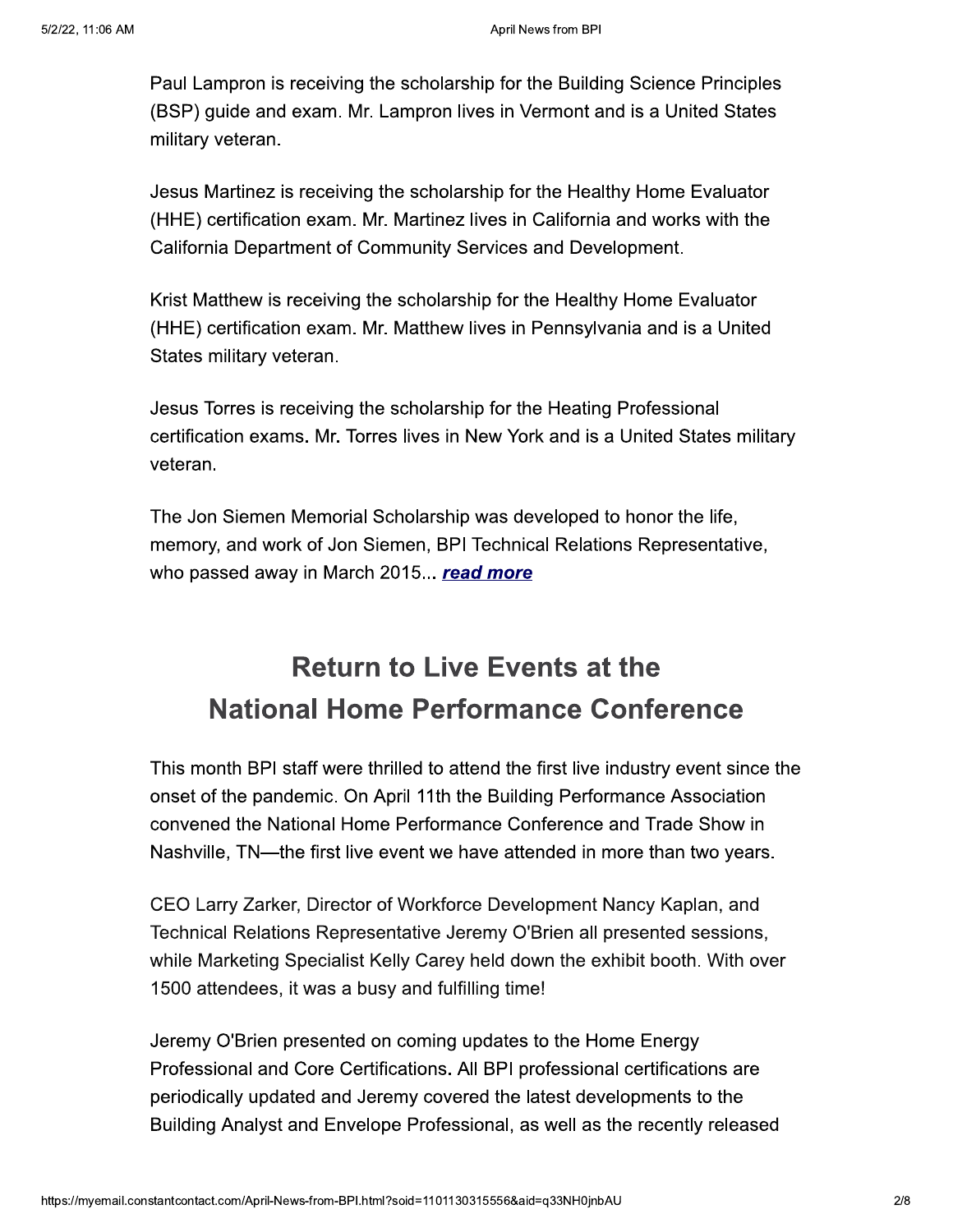Site Supervisor Certificate of Knowledge. Thanks to everyone who contributed to the lively Q&A session!

Nancy partnered with Diana McCarthy-Bercury of **Earth Forward Group** to give an in-depth look at workforce development programs from around the nation. They shared how these partners are taking on the challenge to meet the workforce gap in the building performance industry and attract the next generation workforce.

Nancy also enjoyed participating on a panel discussion on bridging the workforce gaps with colleagues from CHH Consulting, Franklin Energy Services, Minnicks, and others. "It was exciting and invigorating to be back at a live conference and see the enthusiasm our industry has for home performance work," Nancy said. "I'm encouraged by their desire to move forward with understanding the need for diversity, equity, and inclusion."

Larry teamed with Joe Medosch of measureQuick and Kevin Kennedy of Children's Mercy Hospital Kansas City to present a packed session on how to do healthy home assessments. The group was highly engaged, a pattern we saw across all four of Larry's healthy housing sessions.

It warmed our hearts to see so many professionals thumbing over shared copies of the Healthy Housing Principles guide and shouting brainstormed ideas. In fact, the whole conference was overwhelmingly upbeat.

"It felt like the end of a freak show, where attendees put on big people clothes and had real face-to-face interactions after two years of peering into screens wearing their jammies," Larry said later on. "I'd forgotten how real life conversation takes place. The Nashville NHPC was a refreshing re-entry point into life as we used to know it."

For Kelly, who joined BPI during the pandemic, it was an exciting opportunity to meet people face to face for the first time. "BPI's stakeholders are passionate about their work and proud of the difference they make in people's lives," she reflected. "I loved hearing about how this work is done in different ways all over the country."

We're grateful to everyone who helped to produce this event and to all who attended. We love meeting the folks who do this amazing work and feel honored to hear your stories. We hope that the education and networking were valuable for you all, and look forward to meeting again soon!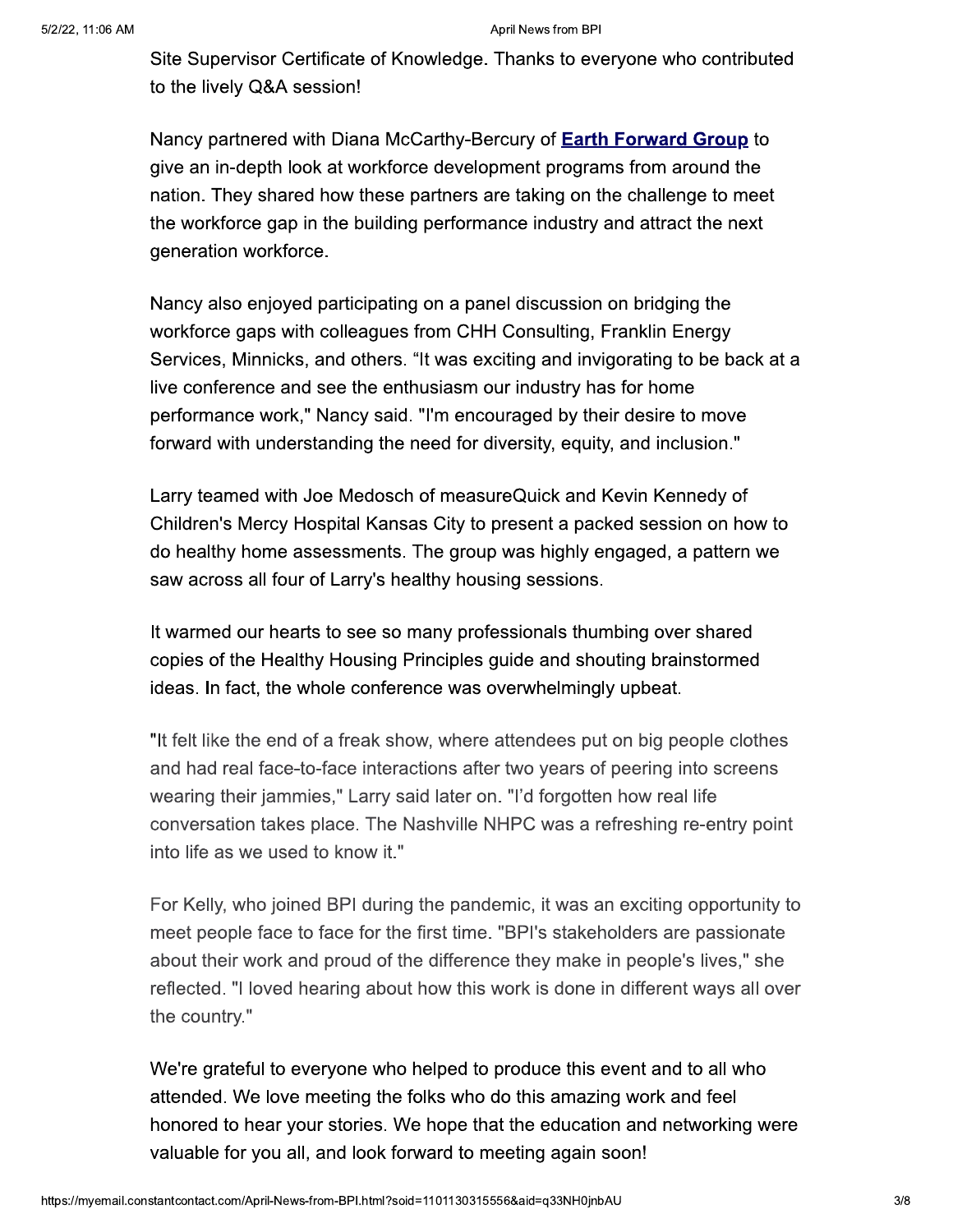

GoldStar Webinars offer business development guidance from industry experts. Join Drew Cameron on May 3rd to learn how speedy load calculations can engage and educate homeowners, show them where value comes from when purchasing energy efficiency upgrades, and ultimately help them to select a contractor-you! Register now.

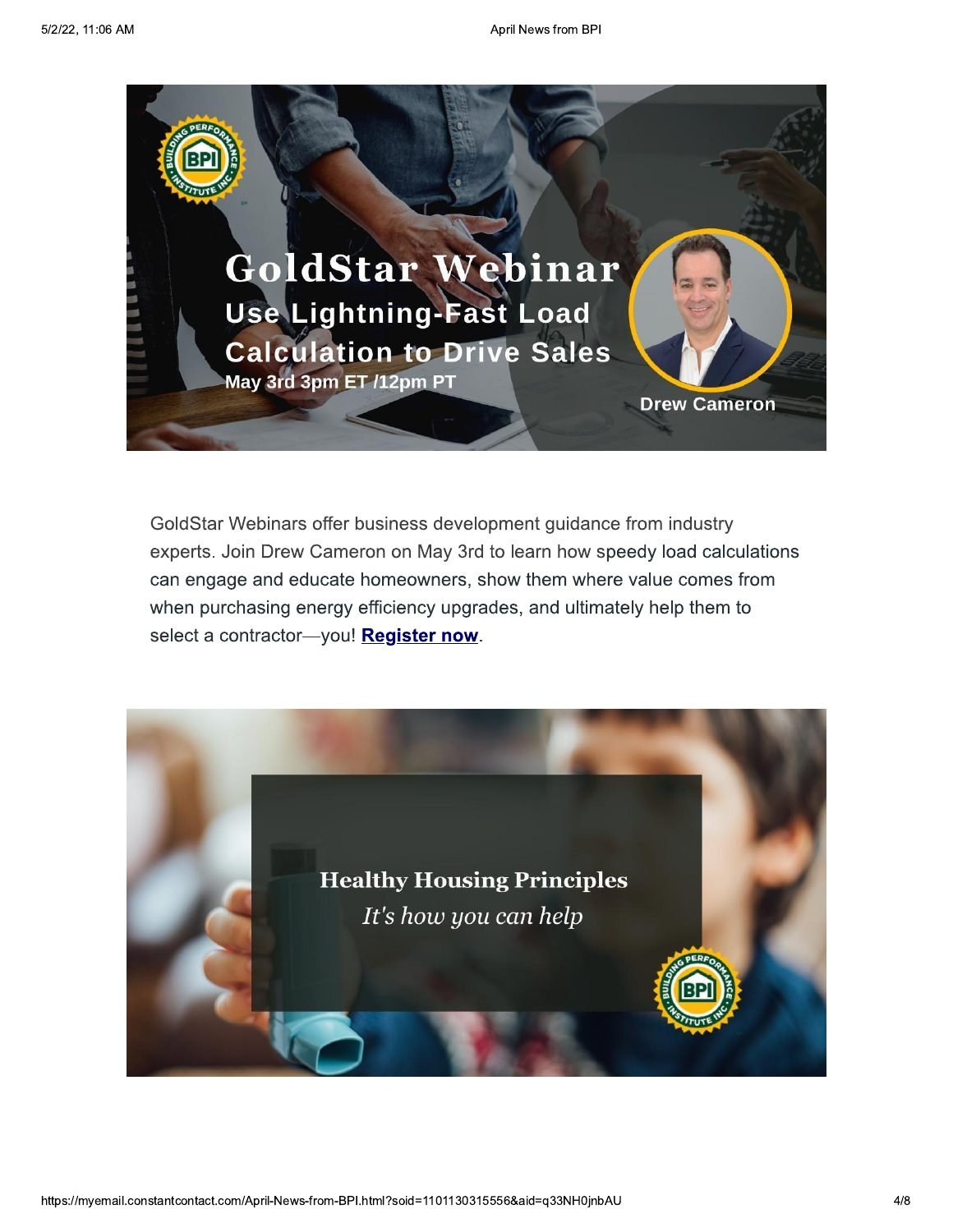BPI's Healthy Housing Principles provide knowledge of how the different components of a home interact to affect occupant health.

The Healthy Housing Principles Certificate of Knowledge gives a comprehensive background in how environmental problems in the home can damage health. The guide, authored by Kevin Kennedy, director of the Environmental Health Program at Children's Mercy Hospital Kansas City, is an amazing compendium of knowledge on how homes affect health.

Anyone who works with families in homes should consider earning the **Healthy Housing Principles Certificate.** 





This month the Sensi Touch smart **thermostat** by Emerson Electric Co. became the first smart thermostat to be included in BPI's Product Listing Program.

Emerson's Sensi Touch smart thermostat is designed to provide an easy solution to homeowners seeking to simplify their home comfort

experience while reducing their energy footprint. ENERGY STAR® certified Sensi Touch smart thermostats feature easy installation, a mobile app for remote access and compatibility with most HVAC systems. Sensi does not sell personal information or use smart thermostat activity data for other targeting or advertising purposes.

The Sensi Touch was the 2021 winner in the Connected Thermostat category of the **Integrated Home Competition**. BPI is a sponsor of the Integrated Home Competition. Competition winners are eligible to apply for the BPI Product Listing program and, if selected, receive one complimentary year of listing. Manufacturers and their winning products still need to complete the application process and meet category criteria, just as all BPI Listed Products do.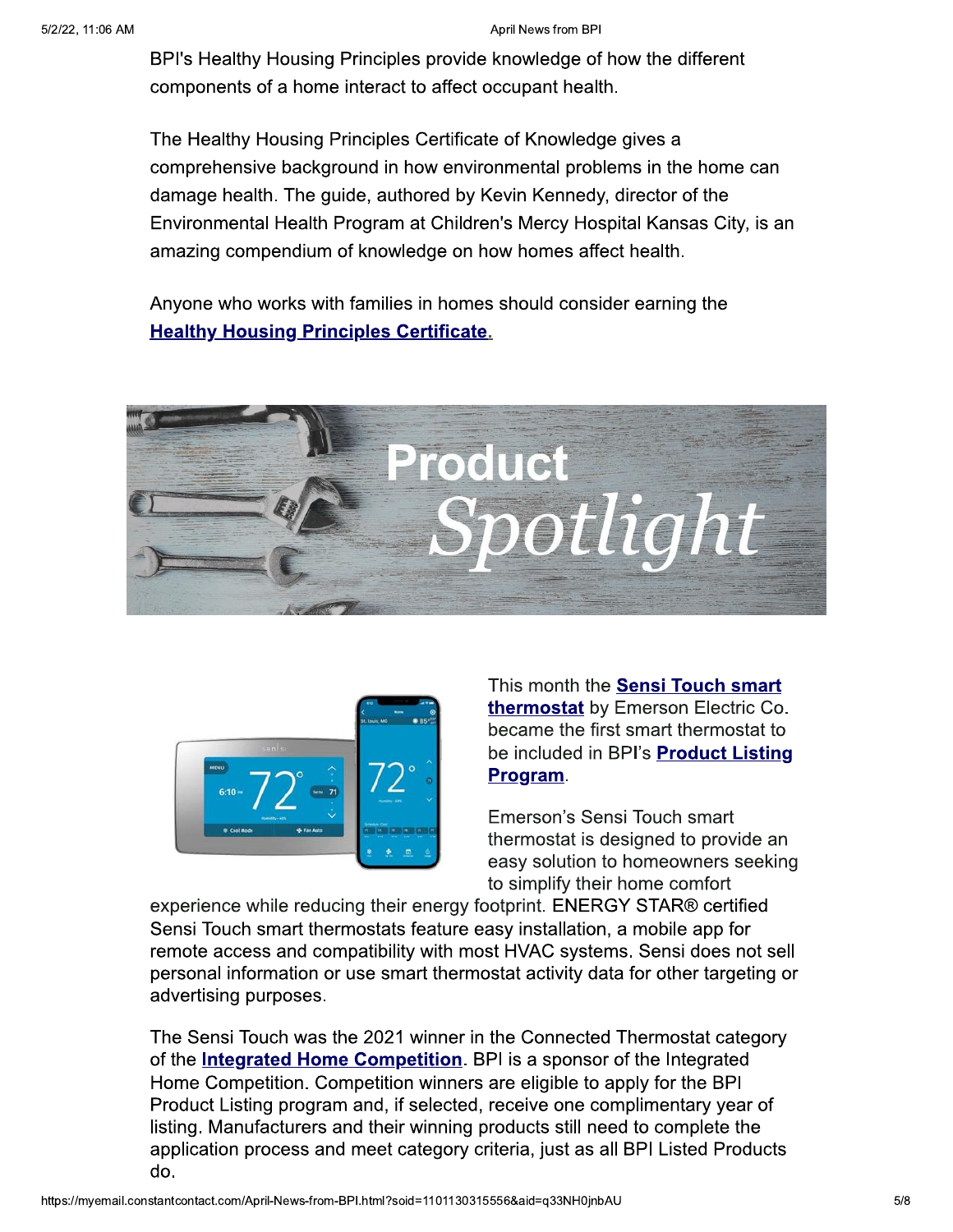BPI's **Product Listing Program** was established in 2014 to help contractors find tools, products, and materials that meet industry standards for diagnostic evaluation, installation of energy upgrades, and Indoor Air Quality improvements to the home. Laboratory test results are reviewed to confirm that products meet the appropriate industry standard(s). You can learn more about the program and listed products here.



BPI's Jobs page features positions from all around the country, at many levels of seniority and skill. This is just a small sampling of available positions. For details on these opportunities and many others, click here!

**Smart-E Regional Program Manager: Inclusive Prosperity Capital seeks a** regional program manager to support the national expansion of its singlefamily clean energy financing program, Smart-E Loans, in Arizona and New Mexico. The ideal candidate will enjoy helping local businesses grow, have an understanding of residential energy efficiency and/or renewable energy, and a passion for building programs. BPI Certification required.

**Building Performance Expert:** Deeper Green Consulting seeks a Building Performance Expert to cover Mountain Communities across Colorado. The Building Performance Expert will be responsible for providing consulting services to homeowners, property managers, and contractors. BPI Building Analyst Certification required.

**Field Technician:** CMC Energy seeks a Field Technician III in the Philadelphia area. The position is responsible for performing energy efficiency tasks which may include installations, service and inspections, and/or conducting comprehensive energy audits and assessments, and will serve as a mentor to other field technicians. BPI Certification required.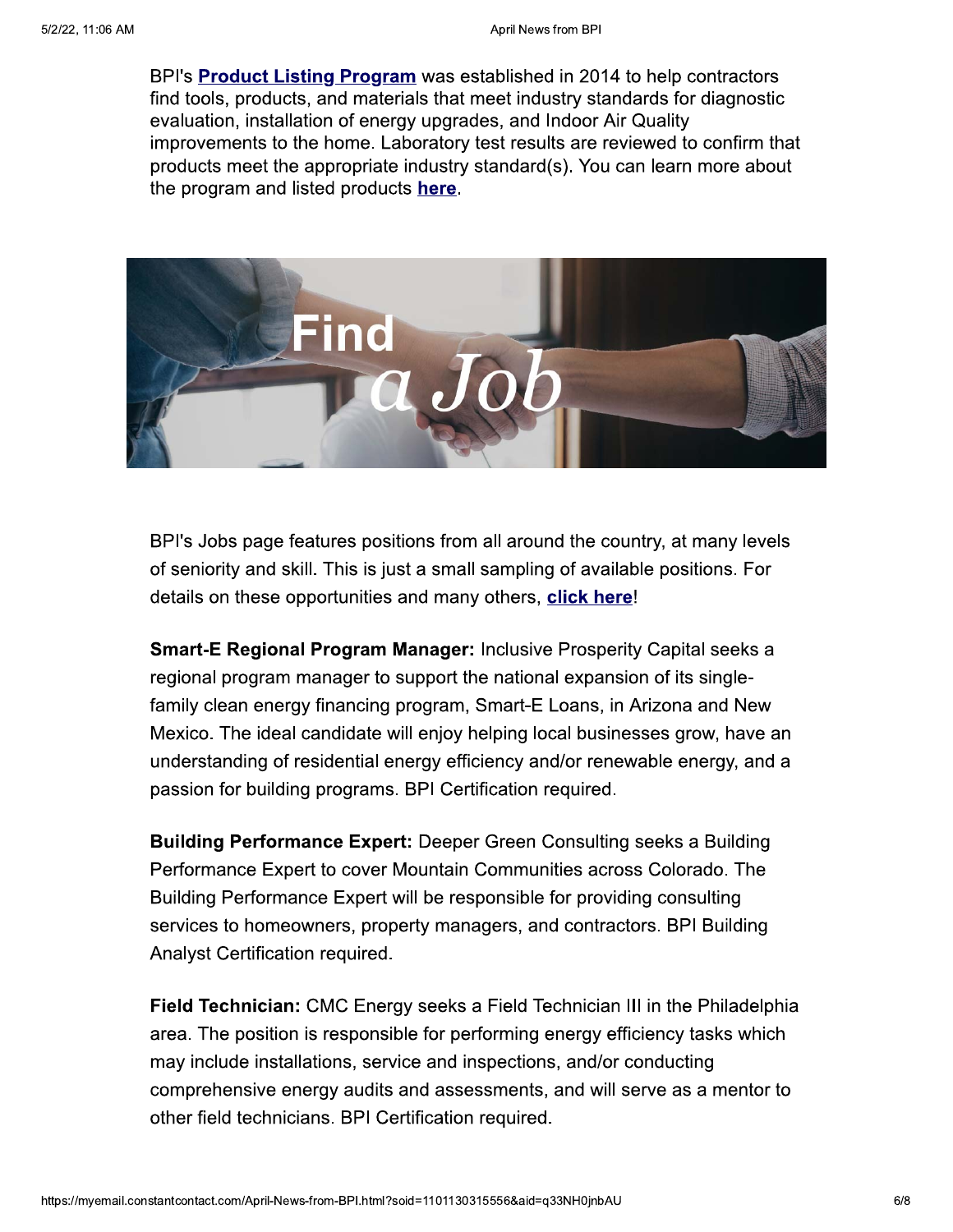

BPI's newest certificate was developed to prevent costly callbacks and ensure customer satisfaction.

The Site Supervisor Certificate is an affordable, accessible way to identify workers with the skills and knowledge to be worksite leaders.

Site Supervisors are qualified to maintain quality control and worksite documentation and to confirm that all work is completed to applicable industry standards and specifications. They also demonstrate the skills to lead client interactions and manage personnel.

Learn more about how to get a site supervisor on your crew here.